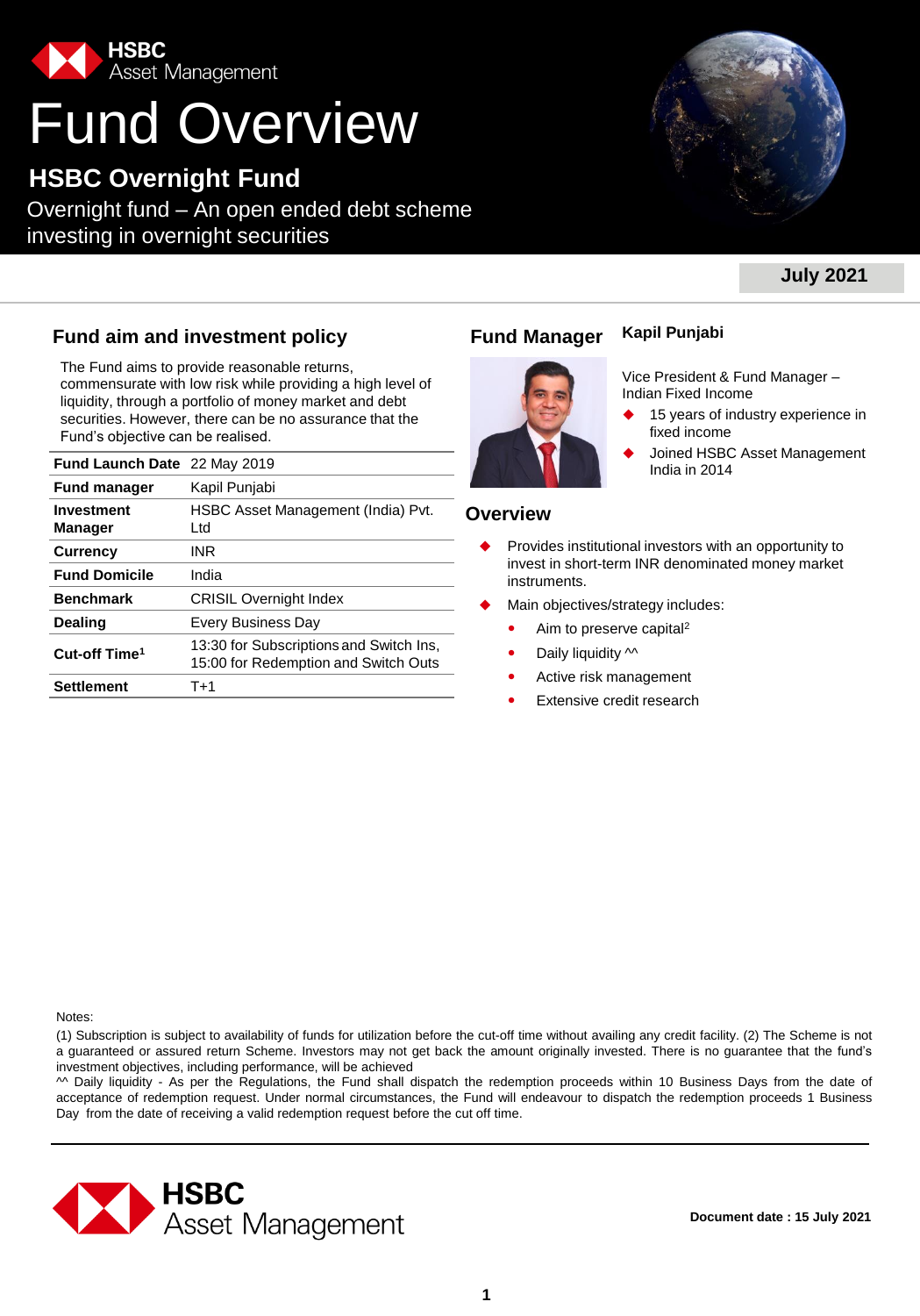### **Portfolio characteristics**

| Yield to Maturity <sup>1</sup> | 3.34%  |
|--------------------------------|--------|
| Current AUM (~INR m)           | 4682.5 |
| Current WAM <sup>2</sup>       | 1 day  |
| <b>Maximum Maturity</b>        | 1 day  |
| Maximum WAM <sup>3</sup>       | 1 day  |

### **Fund Information**

|                        | <b>Features</b> |
|------------------------|-----------------|
| <b>Current NAV</b>     | INR 1,081.3203  |
| <b>Settlement Date</b> | $T + 14$        |

| <b>Fund Name</b>       | <b>Total Expense Ratio (TER)</b><br>(as of 30 June 2021) | <b>Minimum Application</b><br>Amount (Rs) | <b>Minimum Redemption/</b><br><b>Switch Account (Rs)</b> |  |  |  |  |
|------------------------|----------------------------------------------------------|-------------------------------------------|----------------------------------------------------------|--|--|--|--|
| <b>HOF</b>             | $0.26\%$ <sup>3</sup>                                    | 5.000                                     | 1.000                                                    |  |  |  |  |
| <b>HOF Direct Plan</b> | $0.11\%$ <sup>3</sup>                                    | 5.000                                     | 1.000                                                    |  |  |  |  |

HSBC Mutual Fund/HSBC Asset Management (India) Private Limited would update the current expense ratios (TER) on its website at least three working days prior to the effective date of the change. Details of such changes can be referred on the following link under the Daily TER section:<https://www.assetmanagement.hsbc.co.in/en/mutual-funds>

Source: HSBC Global Asset Management, data as of 30 June 2021

Notes:<br>1.

- TYTM Based on investment amount
- 2. The Weighted Average Maturity (WAM) of the fund
- 3. TER is annualized and Includes GST on Investment Management fees
- 4. As per the local regulations, the fund shall dispatch the redemption proceeds within 10 business days from the date of acceptance of redemption request. Under normal circumstances, the Fund will endeavour to dispatch the redemption proceeds within 1 business day from the date of receiving redemption request.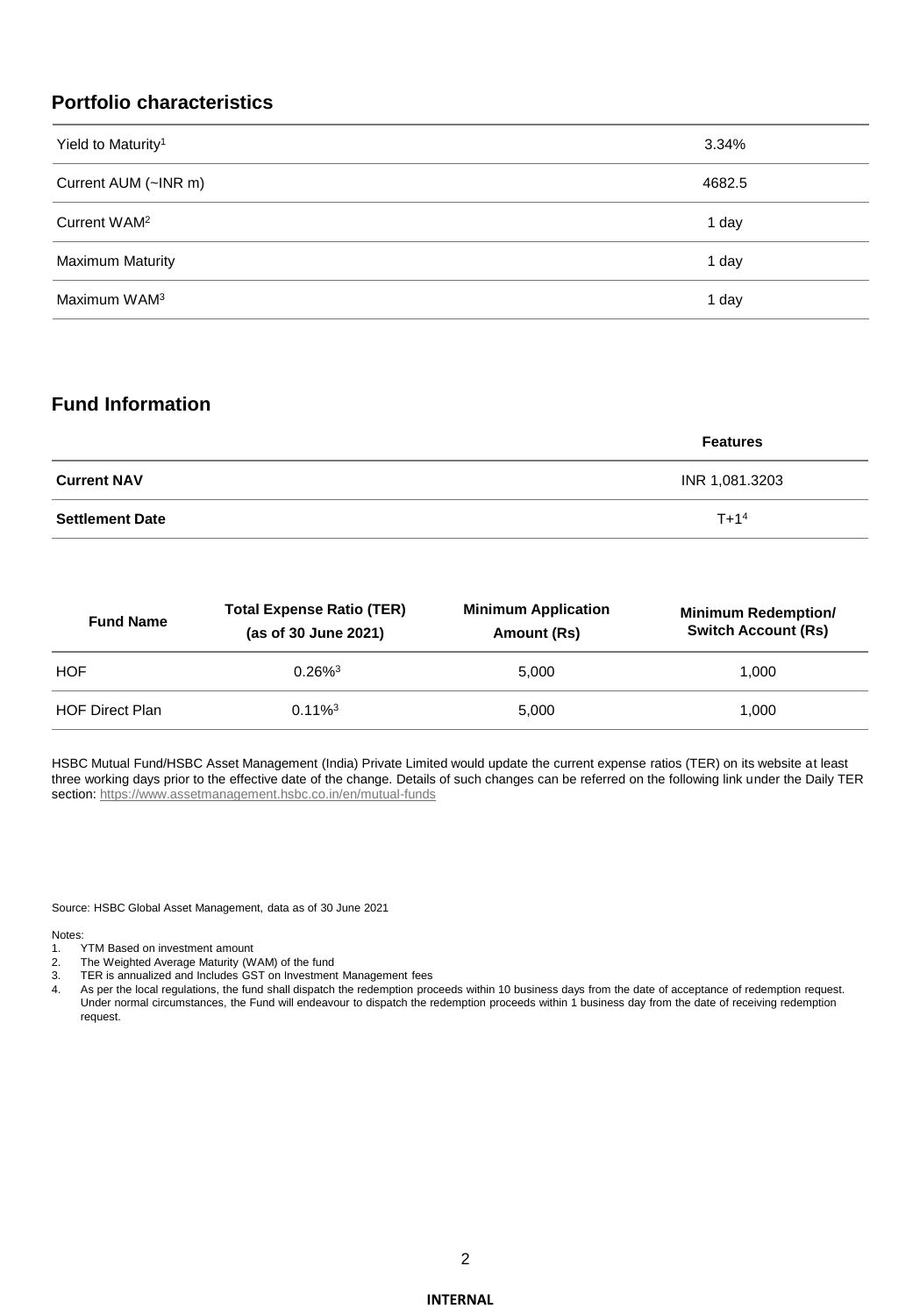## **Portfolio Compositions<sup>1</sup>**

**Credit Quality Mix – local\* Instrument Mix credit rating agencies' short-term ratings**



### **Top 10 issuers/counterparties % NAV**

| Cash Equivalent                     | 100.000%  |
|-------------------------------------|-----------|
| <b>TREPS</b>                        | 8.617%    |
| Reverse Repos                       | 91.422%   |
| Net Current Assets:                 | $-0.039%$ |
| Total Net Assets as on 30-June-2021 | 100.000%  |

### **Investment process and team**

Our investment process is active, fundamental and value driven. It combines qualitative top-down analysis of macroeconomic and market dynamics, with structured bottom-up research into individual bond issuers and fixed income securities. While investment decisions are taken locally to ensure focus and accountability, our portfolio managers in India are able to access the expertise and experience of our investment professionals worldwide in order to gain a truly global perspective.

The Fund is managed in India by Kapil Punjabi, who has over 15 years of investment experience. The team in India benefits from the broader HSBC Asset Management Liquidity team which manages money market assets across multiple currencies globally.

Notes:

1. Subject to change without notice.

Source: HSBC Global Asset Management, All data as on 30 June 2021 except otherwise mentioned

The rating mentioned above refers to the local credit rating in India. The rating criteria and methodology used by Indian local rating agencies may be different from those adopted by most of the established international credit rating agencies. Therefore, the Indian local credit rating system may not provide an equivalent standard for comparison with securities rated by international credit rating agencies.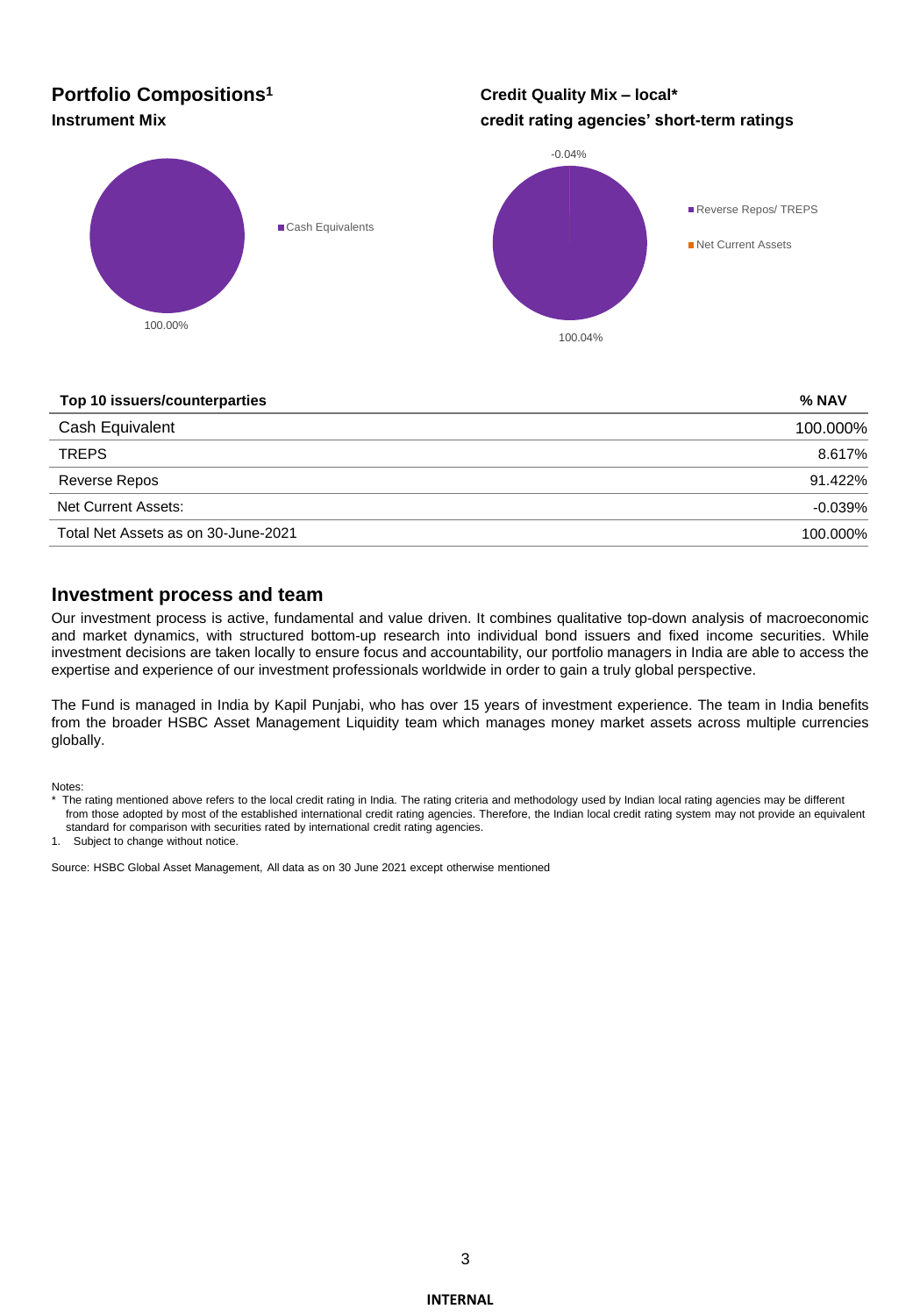| Lump sum investment performance                                                                              |                 |                     |                 |                 |                     |                        |                 |           |                     |                 |                        |                        |              |                             |                              |                                      |  |
|--------------------------------------------------------------------------------------------------------------|-----------------|---------------------|-----------------|-----------------|---------------------|------------------------|-----------------|-----------|---------------------|-----------------|------------------------|------------------------|--------------|-----------------------------|------------------------------|--------------------------------------|--|
| <b>Fund / Benchmark</b><br>(Value of Rs 10,000 invested)                                                     |                 | 1 Year              |                 |                 | 3 Years             |                        |                 |           | 5 Years             |                 | <b>Since Inception</b> |                        |              |                             |                              |                                      |  |
|                                                                                                              |                 | <b>Amount in Rs</b> | Returns %       |                 | <b>Amount in Rs</b> |                        | Returns %       |           | <b>Amount in Rs</b> |                 | Returns %              | <b>Amount in Rs</b>    |              | Returns %                   |                              |                                      |  |
| <b>HSBC Overnight Fund</b>                                                                                   |                 | 10,300              |                 | 3.00            | <b>NA</b>           | <b>NA</b>              |                 | <b>NA</b> |                     | <b>NA</b>       | 10.811                 |                        | 3.77         |                             |                              |                                      |  |
| Scheme Benchmark (CRISIL Overnight Index)                                                                    |                 | 10,318              |                 | 3.18            | <b>NA</b>           |                        | <b>NA</b>       |           | <b>NA</b>           |                 | <b>NA</b>              | 10,848                 | 3.93         |                             | Inception Date:<br>22-May-19 |                                      |  |
| Additional Benchmark (Nifty 1D Rate Index)*                                                                  |                 | 10,358              |                 | 3.58            | <b>NA</b>           |                        | <b>NA</b>       |           | <b>NA</b>           |                 | <b>NA</b><br>11,248    |                        | 5.74         |                             |                              |                                      |  |
| Additional Benchmark (CRISIL 1 Year T-Bill Index)*                                                           |                 | 10,318              | 3.18            |                 | NA.                 | <b>NA</b>              |                 | <b>NA</b> |                     | <b>NA</b>       | 10,848                 |                        | 3.93         |                             |                              |                                      |  |
| <b>Fund / Benchmark</b>                                                                                      | 7 Days          |                     | 15 Days         |                 |                     | 30 Days<br>1 Year      |                 | 3 Years   |                     | 5 Years         |                        | <b>Since Inception</b> |              |                             |                              |                                      |  |
| (Value of Rs 10,000 invested)                                                                                | Amount<br>in Rs | <b>Returns</b><br>% | Amount<br>In Rs | Returns<br>%    | Amount<br>in Rs     | Returns<br>%           | Amount in<br>Rs |           | Returns<br>(%)      | Amount in<br>Rs | Returns<br>%           | Amount in<br>Rs        | Returns<br>% | Amount in<br>Rs             | Returns<br>%                 |                                      |  |
| <b>HSBC Cash Fund<sup>1</sup></b>                                                                            | 10,007          | 3.61                | 10,014          | 3.35            | 10,027              | 3.30                   | 10,315          |           | 3.15                | 11,690          | 5.34                   | 13,360                 | 5.96         | 20,545                      | 7.37                         |                                      |  |
| Scheme Benchmark (CRISIL<br>Liquid Fund Index)                                                               | 10,007          | 3.73                | 10,015          | 3.59            | 10,029              | 3.57                   | 10,371          |           | 3.71                | 11,809<br>5.70  |                        | 13,503                 | 6.19         | 20,615                      |                              | Inception Date:<br>04-Dec-02<br>7.41 |  |
| <b>Additional Benchmark</b><br>(CRISIL91DayT-BillIndex)*                                                     | 10,008          | 4.17                | 10,006          | 1.36            | 10,020              | 2.45                   | 10,358          |           | 3.58                | 12,043          | 6.39                   | 13,573                 | 6.30         | 19,734                      | 6.95                         |                                      |  |
| <b>Additional Benchmark</b><br>(CRISIL1YearT-BillIndex)*                                                     | 10,008          | 4.24                | 10,015          | 3.76            | 10,030              | 3.68                   | 10,340          |           | 3.40                | 11,722          | 5.44                   | 13,284                 | 5.84         | 19,915                      | 7.04                         |                                      |  |
| Performance of other funds managed by the Fund Manager                                                       |                 |                     |                 |                 |                     |                        |                 |           |                     |                 |                        |                        |              |                             |                              |                                      |  |
| <b>HSBC Ultra Short Duration Fund</b>                                                                        |                 |                     | 10,370          |                 | 3.70                | <b>NA</b><br><b>NA</b> |                 | <b>NA</b> |                     | <b>NA</b>       | 10,667                 |                        | 4.65         |                             |                              |                                      |  |
| Scheme Benchmark (CRISIL Ultra Short Term Debt<br>Index)                                                     |                 |                     | 10,455          |                 | 4.55                | <b>NA</b>              |                 | <b>NA</b> |                     | <b>NA</b>       |                        | <b>NA</b>              | 10,775       |                             | 5.40                         |                                      |  |
| Additional Benchmark (NIFTY Ultra Short Duration<br>Debt Index)*                                             |                 |                     | 10,405          |                 | 4.05                | <b>NA</b>              | <b>NA</b>       |           | <b>NA</b>           |                 | <b>NA</b>              | 10,706                 | 4.92         |                             | Inception Date:<br>29-Jan-20 |                                      |  |
| Additional Benchmark (CRISIL 1 Year T-Bill Index)*                                                           |                 |                     | 10,358          |                 | 3.58                | <b>NA</b>              | <b>NA</b>       |           | <b>NA</b>           |                 | <b>NA</b>              | 10,724                 |              | 5.05                        |                              |                                      |  |
| <b>HSBC Debt Fund</b>                                                                                        |                 |                     | 10,218          |                 | 2.18                |                        | 12,645<br>8.12  |           | 13,591              |                 | 6.32                   | 34,649                 |              | 6.92                        |                              |                                      |  |
| Scheme Benchmark (CRISIL Composite Bond Fund<br>(Index                                                       |                 |                     | 10,490          |                 | 4.90                |                        | 13,251<br>9.82  |           | 14,963              |                 | 8.39                   | 35,672                 |              | မှိ<br><b>Date:</b><br>7.09 |                              |                                      |  |
| Additional Benchmark (CRISIL 10 year Gilt Index) *                                                           |                 |                     |                 | 10,408<br>4.08  |                     | 13,174<br>9.61         |                 | 14,192    |                     | 7.25            | 31,184                 |                        | 6.32<br>ន    |                             |                              |                                      |  |
| <b>HSBC Low Duration Fund<sup>2</sup></b>                                                                    |                 | 11,192              | 11.92           |                 | 10,574<br>1.88      |                        | 11,991          |           | 3.70                | 16,331          |                        | 5.77                   |              |                             |                              |                                      |  |
| Scheme Benchmark (CRISIL Low Duration Debt<br>(Index                                                         |                 |                     | 10,511          |                 | 5.11                | 12,405                 |                 | 7.45      |                     | 14,314          |                        | 7.44                   | 19,911       | 8.19                        |                              | ò<br>cer<br>Da<br>ē                  |  |
| Additional Benchmark (CRISIL 1 Year T-Bill Index) *                                                          |                 |                     | 10,358          |                 | 12,043<br>3.58      |                        |                 | 6.39      |                     | 13,573          |                        | 6.30                   | 17,809       |                             | 6.82                         |                                      |  |
| <b>HSBC Regular Savings Fund</b>                                                                             |                 |                     | 11,290          |                 | 12.90               |                        | 8.44<br>12,759  |           | 14,263              |                 | 7.36                   | 44,005                 | 8.91         |                             |                              |                                      |  |
| Scheme Benchmark (CRISIL Hybrid 85+15 -<br><b>Conservative Index)</b>                                        |                 |                     | 11,188          |                 | 11.88               | 13,714<br>11.08        |                 |           | 15,925              |                 | 9.75                   | 41,678                 |              | 8.57                        |                              |                                      |  |
| Additional Benchmark (CRISIL 10 Year Gilt Index) *                                                           |                 |                     | 10,408          |                 | 4.08                |                        | 13,174          |           | 9.61                | 14,192          |                        | 7.25                   | 27,140       |                             | 青<br>5.92                    |                                      |  |
| <b>HSBC Equity Hybrid Fund</b>                                                                               |                 |                     | 13,923          |                 | 39.23               | <b>NA</b>              |                 | <b>NA</b> |                     | <b>NA</b>       |                        | <b>NA</b>              | 14,664       |                             | 15.29                        |                                      |  |
| Scheme Benchmark (Composite index of CRISIL<br>Composite Bond Fund Index (30%) and S&P BSE<br>200 TRI (70%)) |                 | 14,624              |                 | 46.24           | NA.                 |                        | <b>NA</b>       |           | NA.                 |                 | NA                     | 15,573                 |              | <b>Date:</b><br>17.90       |                              |                                      |  |
| Additional Benchmark (Nifty 50 TRI) *                                                                        |                 |                     |                 | 15,458<br>54.58 |                     | <b>NA</b>              |                 | <b>NA</b> |                     | <b>NA</b>       |                        | <b>NA</b>              | 15,851       |                             | 18.68                        |                                      |  |

Past performance may or may not be sustained in the future. Refer note below. HSBC Overnight Fund - Fund Manager - Funds Managed by Kapil Punjabi (Total Schemes Managed 8) - Effective (22 May 2019), **HSBC Cash Fund -** Fund Manager - Funds Managed by Kapil Punjabi (Total Schemes Managed 8) - Effective (14 March 2014), **HSBC Ultra Short Duration Fund -** Fund Manager - Funds Managed by Kapil Punjabi (Total Schemes Managed 8) - Effective (29 January 2020), **HSBC Debt Fund -** Fund Manager - Funds Managed by Kapil Punjabi (Total Schemes Managed 8) - Effective (18 February 2019), **HSBC Low Duration Fund -** Fund Manager - Funds Managed by Kapil Punjabi (Total Schemes Managed 8) - Effective (18 October 2014), **HSBC Regular Savings Fund -** Fund Manager - Funds Managed by Kapil Punjabi (For Debt Portion) (Total Schemes Managed 8) - Effective (18 February 2019), Fund Manager - Funds Managed by Gautam Bhupal (For Equity portion) (Total Schemes Managed 7) - Effective (23 July 2019), **HSBC Equity Hybrid Fund -** Fund Manager - Funds Managed by Neelotpal Sahai (For Equity) Total Schemes Managed – 5 - Effective (22 October 2018), Fund Manager - Funds Managed by Ranjithgopal K A (For Equity) Total Schemes Managed – 1 - Effective (23 July 2019), Fund Manager - Funds Managed by Kapil Punjabi (For Debt) Total Schemes Managed – 8 - Effective (18 February 2019)

#### Past performance may or may not be sustained in the future. Refer note below.

The Performance of HSBC Global Equity Climate Change Fund of Fund (managed by Priyankar Sarkar and Kapil Punjabi ) is not given since the scheme has not completed 6 Months from the date of inception.

Pursuant to the circular issued by SEBI on 'Categorization and Rationalization of the Schemes, there has been change in the fundamental attribute(s) of the aforesaid scheme(s) effective Mar 14, 2018.

\*Additional benchmark as per SEBI circular no. SEBI/HO/IMD/DF2/CIR/P/2021/024 dated March 04, 2021

<sup>1</sup> Pursuant to SEBI circular dated Sept 13, 2012, certain Plans / Options within the schemes have been discontinued to comply with a single plan structure. Since there was no continuous NAV history available for the surviving Plan prior to 19 May 2011, returns since the said date have been considered for calculating performance. The inception date of HSBC Cash Fund however is 4 December 2002.

<sup>2</sup> Pursuant to SEBI circular dated Sept 13, 2012, certain Plans / Options within the schemes have been discontinued to comply with a single plan structure. Since there was no continuous NAV history available for the surviving Plan prior to 1 October 2012, returns since the said date have been considered for calculating performance. The inception date of HSBC Low Duration Fund however is 17 October 2006.

of the close ended schemes, the performance of close-ended schemes is not provided **a**s it is strictly not comparable with that of open ended schemes. The performance details provided herein are of other than Direct Plan - Growth Option. Returns on Rs 10,000 are point-to-point returns for the specific time period, invested at the start of the period. The returns for the respective periods are provided as on last available NAV of June 2021 for the respective Schemes. Returns 1 year and Above are Compounded Annualised. Load is not taken into consideration for computation of performance. Different plans shall have a different expense structure. The expenses of the Direct Plan under the Scheme will be lower to the extent of the distribution expenses / commission charged to the Other than Direct Plan. The performance data of the scheme(s) managed by the respective Fund Manager which has/have not completed 6 months is not provided. Considering the varying maturities

### **INTERNAL**